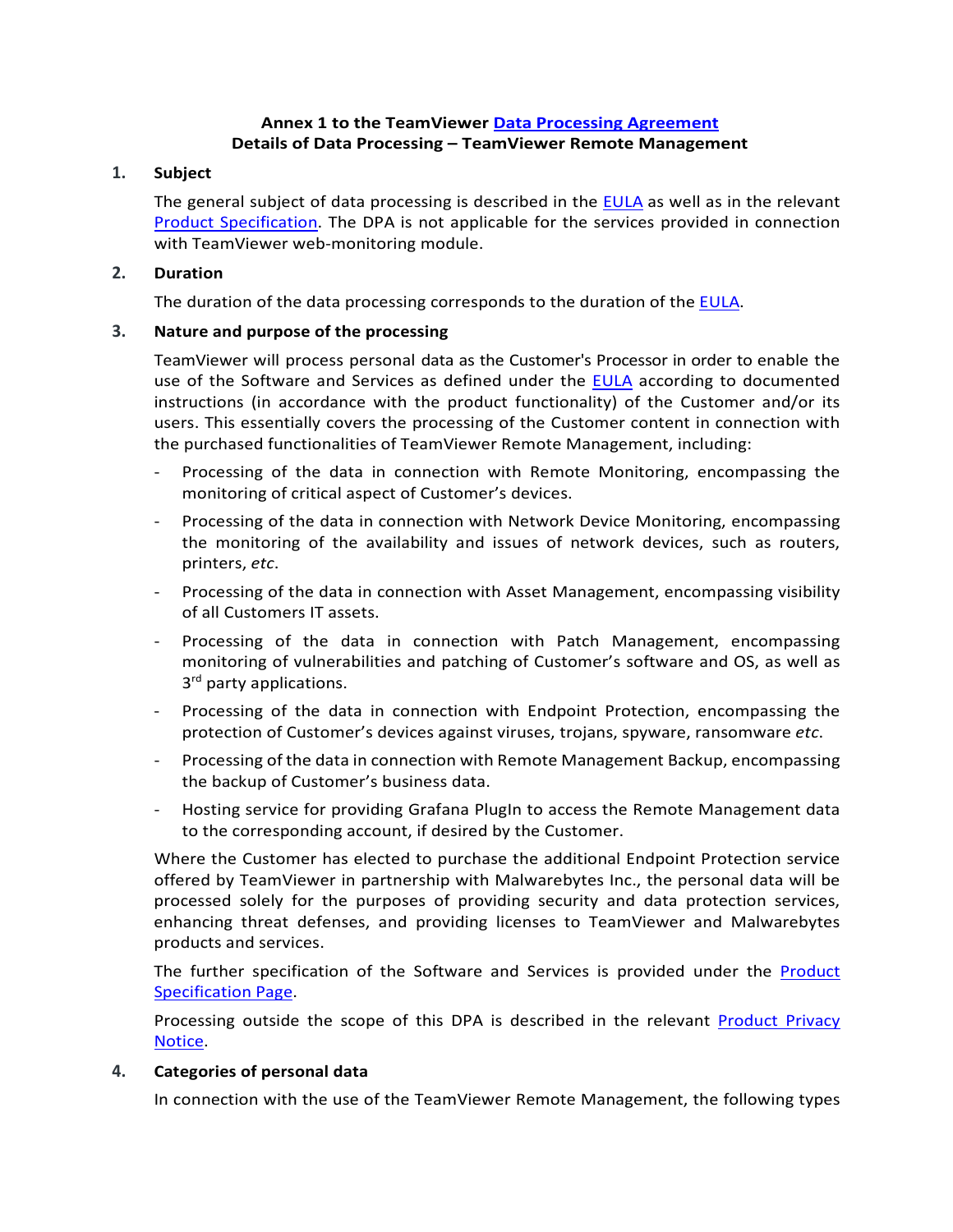of personal data shall be processed by TeamViewer as Processor:

- 4.1. Content data that is exchanged between TeamViewer clients during a connection session, *e.g.*, video and audio stream (screen views and user camera), file transfers, text chat, remote control commands, ticket content, whiteboard).
- 4.2. User account information, *e.g.*, TeamViewer ID, username, display name, email, IP address, profile picture (optional), language preference, location, password.
- 4.3. Personal data in connection with the user account management and administration, *e.g.*, user profile storing and sharing, account details, address book, buddy list, contact information, chat history.
- 4.4. Personal data in connection with the company profile administration and management data, *e.g.*, company profile, company policies, associations with user accounts, user access management, connection reports.
- 4.5. Connection data stored locally on the user's device (log files, txt-files with the connections).
- 4.6. Push notifications as initiated by the users.
- 4.7. Personal data processed within the mailing services (*e.g*., notifying, updating, and reporting parameters defined by the Customer).
- 4.8. Personal data processed in connection with password reset (*e.g.*, hosting account reset and mailing service, email with reset link, assignment of the new password to the account) as well as trusted device management (*e.g.*, email notifications to prevent misuse of a device for login).

| No. | <b>Functionality</b>     | <b>Personal Data</b>                                                                                                                                                                                                                                                                                                                                                                                                                                                                                                                                                                                                                                                                                                                                                                                                        |
|-----|--------------------------|-----------------------------------------------------------------------------------------------------------------------------------------------------------------------------------------------------------------------------------------------------------------------------------------------------------------------------------------------------------------------------------------------------------------------------------------------------------------------------------------------------------------------------------------------------------------------------------------------------------------------------------------------------------------------------------------------------------------------------------------------------------------------------------------------------------------------------|
| 1.  | <b>Remote Monitoring</b> | Device information, e.g., device name, machine name, disk<br>$\bullet$<br>space, online state, event, CPU usage etc. as described in<br>Product Specifications.<br>Historic alert data per device, e.g., suspicious alerts or events<br>٠<br>as defined by the Customer's individual settings.<br>Scripting data, e.g., device name, user credentials, executed<br>$\bullet$<br>scripts per device (depending on how the Customer chooses<br>to execute the script).<br>Content of the connections between<br>the<br>Remote<br>٠<br>Management console and managed devices. The content<br>data is always encrypted, and TeamViewer can never access<br>any of the content.<br>Error log data stored on the user's device.<br>٠<br>Information in connection with customized individual<br>$\bullet$<br>monitoring policies |
| 2.  | <b>Asset Management</b>  | Device information, e.g., type of the devices, device name,<br>٠<br>machine name, disk space, online state, event, CPU usage,<br>installed software etc. as described in Product Specifications.<br>Information in connection with customized individual<br>٠<br>monitoring policies                                                                                                                                                                                                                                                                                                                                                                                                                                                                                                                                        |
| 3.  | <b>Patch Management</b>  | Device information, e.g., type of the devices, device name,<br>٠<br>machine name, disk space, online state, event, CPU usage,                                                                                                                                                                                                                                                                                                                                                                                                                                                                                                                                                                                                                                                                                               |

4.9. Following Information in connection with product functionalities